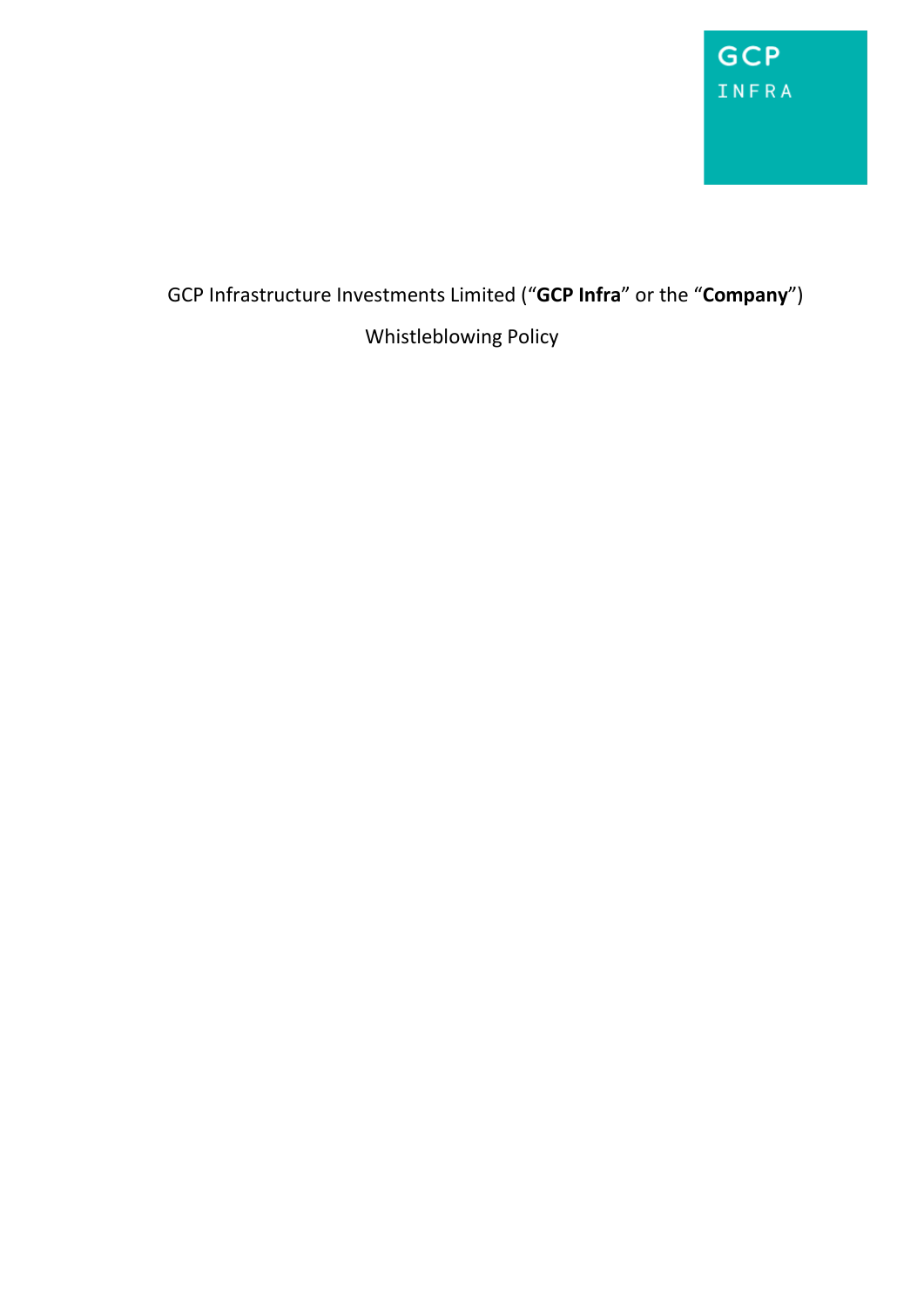GCP Infra [is committed to conducting its business with honesty and integrity.](https://www.linkassetservices.com/news/link-asset-services-selects-altareturn-private-equity-offering) 

[However, all organisations face the risk of things going wrong from time to time, or of unknowingly](https://www.linkassetservices.com/news/link-asset-services-selects-altareturn-private-equity-offering)  [harbouring illegal or unethical conduct. A culture of openness and accountability is essential in order](https://www.linkassetservices.com/news/link-asset-services-selects-altareturn-private-equity-offering)  [to prevent such situations occurring or to address them when they do occur.](https://www.linkassetservices.com/news/link-asset-services-selects-altareturn-private-equity-offering) 

This whistleblowing policy is intended to encourage Board members or any of the Company's Stakeholders (or employees of the Company's Stakeholders) to report suspected or actual occurrence(s) of illegal, unethical or inappropriate events (behaviours or practices) without retribution.

[Whistleblowing is the disclosure of information which relates to suspected wrongdoing or dangers at](https://www.linkassetservices.com/news/link-asset-services-selects-altareturn-private-equity-offering)  [work.](https://www.linkassetservices.com/news/link-asset-services-selects-altareturn-private-equity-offering) 

[This may include:](https://www.linkassetservices.com/news/link-asset-services-selects-altareturn-private-equity-offering) 

- [criminal activity;](https://www.linkassetservices.com/news/link-asset-services-selects-altareturn-private-equity-offering)
- [miscarriages of](https://www.linkassetservices.com/news/link-asset-services-selects-altareturn-private-equity-offering) justice;
- [danger to health and safety;](https://www.linkassetservices.com/news/link-asset-services-selects-altareturn-private-equity-offering)
- damage to the environment;
- failure to comply with any legal or professional obligation or regulatory requirements;
- bribery [and/or corruption;](https://www.linkassetservices.com/news/link-asset-services-selects-altareturn-private-equity-offering)
- [financial fraud or mismanagement;](https://www.linkassetservices.com/news/link-asset-services-selects-altareturn-private-equity-offering)
- [negligence;](https://www.linkassetservices.com/news/link-asset-services-selects-altareturn-private-equity-offering)
- [breach of our internal policies and procedures;](https://www.linkassetservices.com/news/link-asset-services-selects-altareturn-private-equity-offering)
- conduct likely to damage our reputation;
- unauthorised disclosure of confidential information; and
- [the deliberate concealment of any of the above matters.](https://www.linkassetservices.com/news/link-asset-services-selects-altareturn-private-equity-offering)

[A whistleblower is a person who raises a genuine concern in good faith relating to any of the above. If](https://www.linkassetservices.com/news/link-asset-services-selects-altareturn-private-equity-offering)  [an individual has any genuine concerns related to suspected wrongdoing or danger affecting any of](https://www.linkassetservices.com/news/link-asset-services-selects-altareturn-private-equity-offering)  [the Company's activities \(a whistleblowing concern\) they](https://www.linkassetservices.com/news/link-asset-services-selects-altareturn-private-equity-offering) should report it under this policy.

[This policy should not be used for complaints relating to an individual's own personal circumstances,](https://www.linkassetservices.com/news/link-asset-services-selects-altareturn-private-equity-offering)  such as the way they have [been treated at work.](https://www.linkassetservices.com/news/link-asset-services-selects-altareturn-private-equity-offering) 

Reviewed and updated, and approved by the Board

21 April 2022